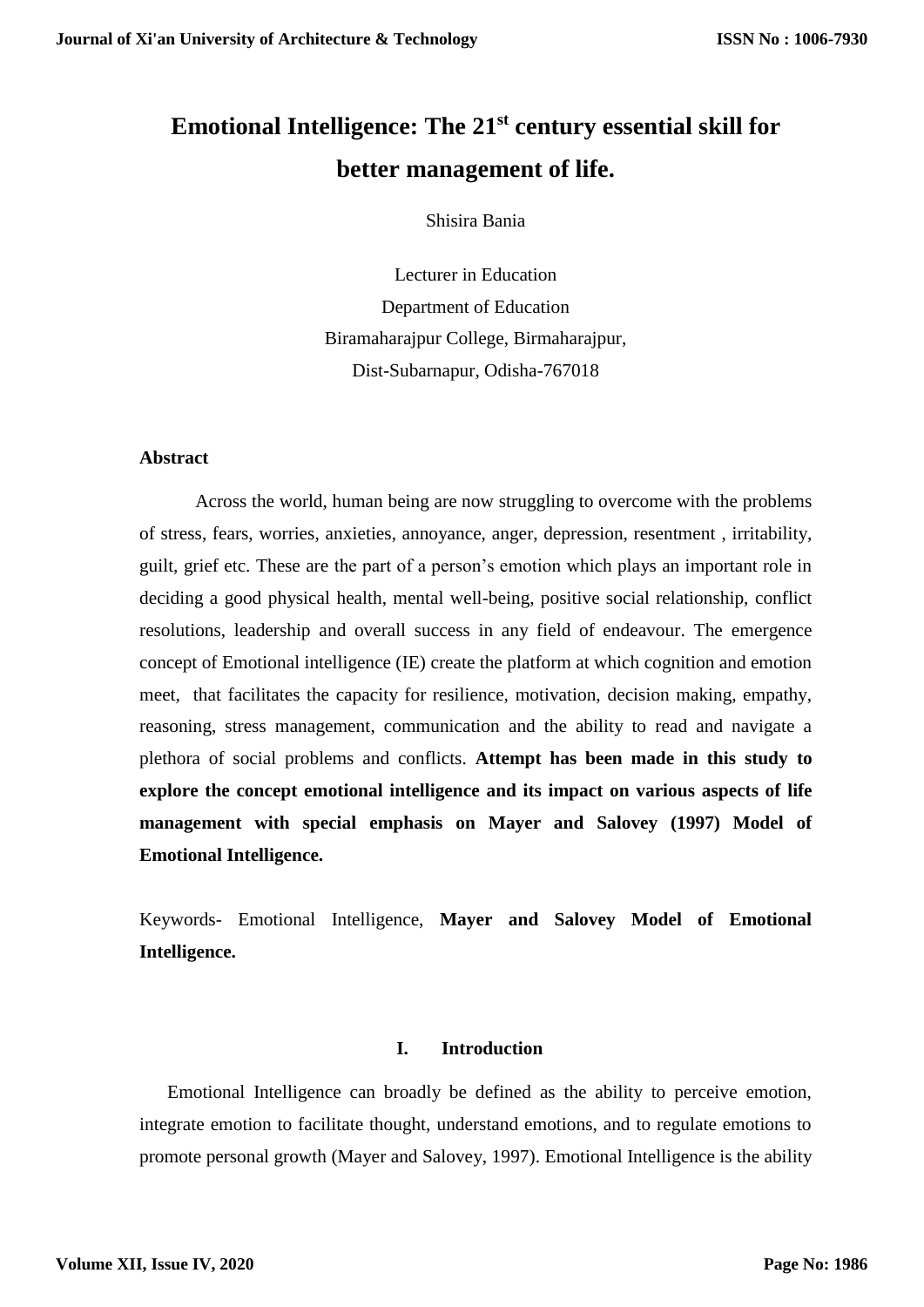of a person to unite emotions into thought, combine intuition and logic together or understanding problem solving along with taking wise decisions in a situation so that he/she may comprehend, perceive and control emotions in him/herself and others (Ahuja, 2017). It is the ability to be aware to understand and to express oneself; be aware of, to understand, and to relate to others; deal with strong emotions and control one's impulses; and adapt to change and to solve problems of a personal or a social nature (Bar-On, 1988).

High emotional intelligence develops in a person adaptability, creative responses to setbacks and obstacles, personal management, listening and verbal communication, confidence, motivation to work toward goals, a sense of wanting to develop one's career group and interpersonal effectiveness, cooperativeness and teamwork, skills in solving disagreements, effectiveness in the organization, leadership potential, social skills and various other competencies which is essential to lead a well balanced life. Its being widely believed that emotional and social competence is as important, or even more important, than traditional dimension of intellectual ability and personality (Goleman, 1995, 1998).

Emotional intelligence" was first used by in a doctoral dissertation by Wayne Payne. In 1987, an article published in *Mensa Magazine*, Keith Beasley uses the term "emotional quotient." Some suggest that this is the first published use of the phrase, although Reuven Bar-On claims to have used the term in an unpublished version of his graduate thesis. In 1990, psychologists Peter Salovey and John Mayer publish their landmark article, "Emotional Intelligence," in the journal *Imagination, Cognition, and Personality*.In 1995, the concept of [emotional intelligence](https://www.verywellmind.com/the-7-habits-of-emotionally-intelligent-people-2795431) is popularized after the publication of psychologist and New York Times science writer Daniel Goleman's book *Emotional Intelligence: Why It Can Matter More Than IQ*.

# **II. Research studies on Impact of emotional intelligence on various aspects of life management.**

The author attempted here to highlight the findings of different research studies conducted abroad and in India to explore how emotional intelligence affected various aspects of life of people.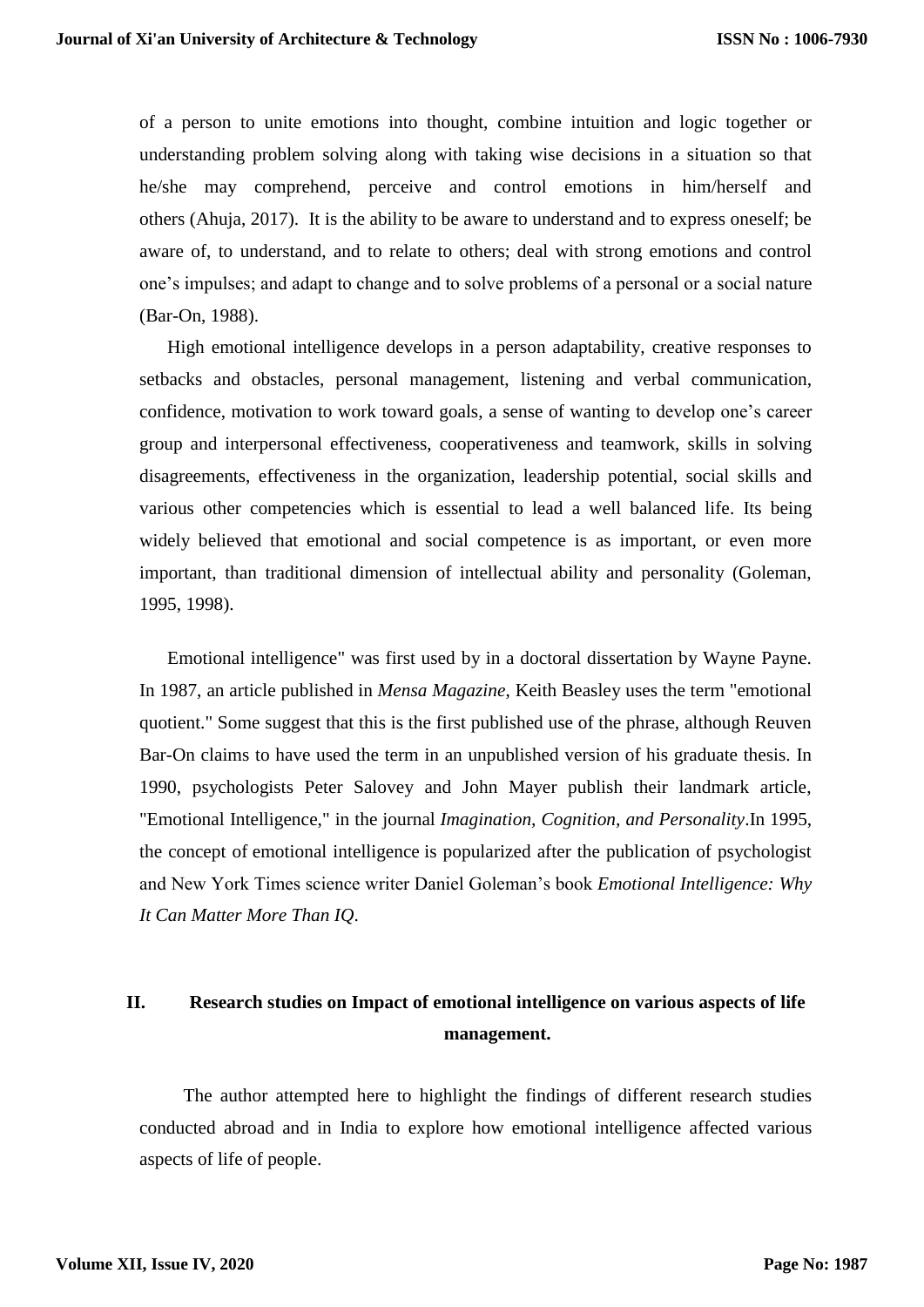It has been realized by many that for a balanced successful life, emotional intelligence is a pre requisite. Teachers with high emotional intelligence have quite high quality of life and the teachers with low emotional intelligence have less quality of life (Anjum and Swathi, 2017). Charles Darwin (1872) speculated that emotions must be the key to the survival of the fittest. Hence for an effective living it is not just intelligence but it may need to be coupled with emotions as well. Thus emotional intelligence plays an important role in the life of all individuals, be it in the work environment or in the personal life. EI accounts for about 80% of a person's success in life (Goleman 1995). EI is one of the important behavioural construct contributing to the performance (Goleman, 1995, 1998).

Emotional intelligence is an effective way to integrate, enhance and provide better work and family life(Gupta, 2016). Goodale, Hall, Burke and Joyner (1975) conducted studies in which they asked the respondents as how would they define the phrase 'Quality of life' and many said that "quality of life" means psychological well being, the work environment, realizing or working towards one's aim in life and the social environment provided other people.(Anjum and Swathi, 2017).

According to Bastia et al. (2005) People with higher emotional intelligence are more satisfied in their life and they perceived better problem solving and coping ability. Emotional Intelligence affects a variety of work behaviors, such as employee commitment (Carmel, 2003), job satisfaction (Bar-On, 1997), teamwork and leadership (Mayer et al., 1997; Sj ö berg, 2001). Bhadouria (2017) conducted a study on "Role of Emotional Intelligence for Academic Achievement for Students" and found high positive correlation between emotional intelligence and academic achievement.

Emotional Intelligence should be a major criterion when it comes to promotion, performance and hiring of individuals (Goleman, 1998). Salovey and Mayer (1990) and Goleman (1995) argue that emotional intelligence provides the basis for the competencies that become the predictors of job performance. Also in line with research by Salovey and Mayer (1990), Goleman (1995) and Wolmarans (1998, 2001) suggests that emotional intelligence can be seen to be an important indicator of a person's ability to succeed in any field of endeavour.

Researchers provide excellent examples of the significance impact that emotional intelligence has in the business world. Salicru (2005) of the Applied Innovation Centre wrote in his journal article, *Emotional Intelligence and the Business Advantage* why emotional competence is important in the workplace. Salicru (2005) explains that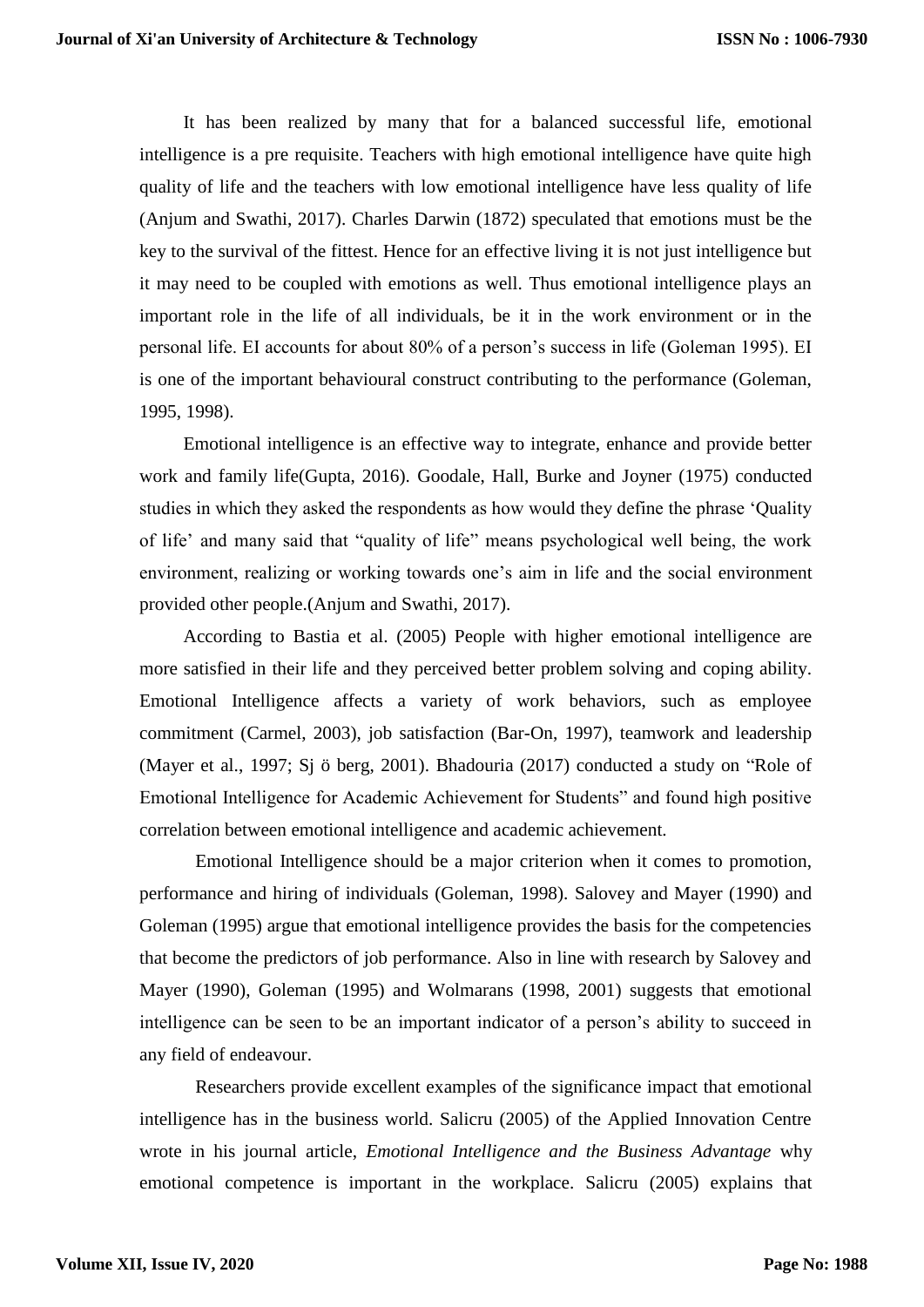emotional competence is mainly applicable to leadership and management. Salucru (2005) also posits that a leader has the important role of encouraging and motivating others to perform in their jobs effectively and that successful leaders create trust quickly, are attentive listeners and manage conflict and influence those around them in a positive manner. Carmeli and Josman (2006) studied **"**The relationship among emotional intelligence, task performance, and organizational citizenship behaviours" and found positive connections between emotional intelligence and positive performance in the workplace. Researchers also found that three elements of EI (appraisal and expression of emotions, regulation of emotions, and utilization of emotions) were related to task performance in the workplace. Bardo (2008), in the article *How Emotional Intelligence Creates Effective Leaders,* posits that the most effective leadership and management styles work through emotions because studies have shown that a leader's primary task should be to focus the drive of emotions in a direction which has positive impacts on motivation, strategy and productivity. Akintayo (2010) found that emotional intelligence workers can manage their work family role conflicts effectively in work organizations in Nigeria.

From the above studies, it may be concluded that, emotions plays a crucial role in every aspects of human life. Emotional intelligence is the need of the hour for a well balanced and satisfied life, high academic performance of students, better performance of employees at workplace, better interpersonal and intrapersonal relationship, creating a better leader, taking a good decision, stress management, conflict resolutions etc. High emotional intelligence leads to high quality of life.

#### **III. The Mayer and Salovey Model of Emotional Intelligence**

Mayer and Salovey (1997) proposed that EI was a cognitive ability which is separate but also associated to, general intelligence. This model consists of four different abilities (or branches) including; perception of emotion, emotional facilitation, understanding emotions, and management of emotions (Mayer & Salovey, 1997). These branches are ordered from basic to higher-order abilities which develop as an individual matures (Mayer & Salovey, 1997). The Mayer and Salovey (1997) model of emotional intelligence defines four discrete mental abilities that comprise emotional intelligence: (i) perception of emotion, (ii) use of emotion to facilitate thought, (iii) understanding of emotion, and (iv) management of emotion.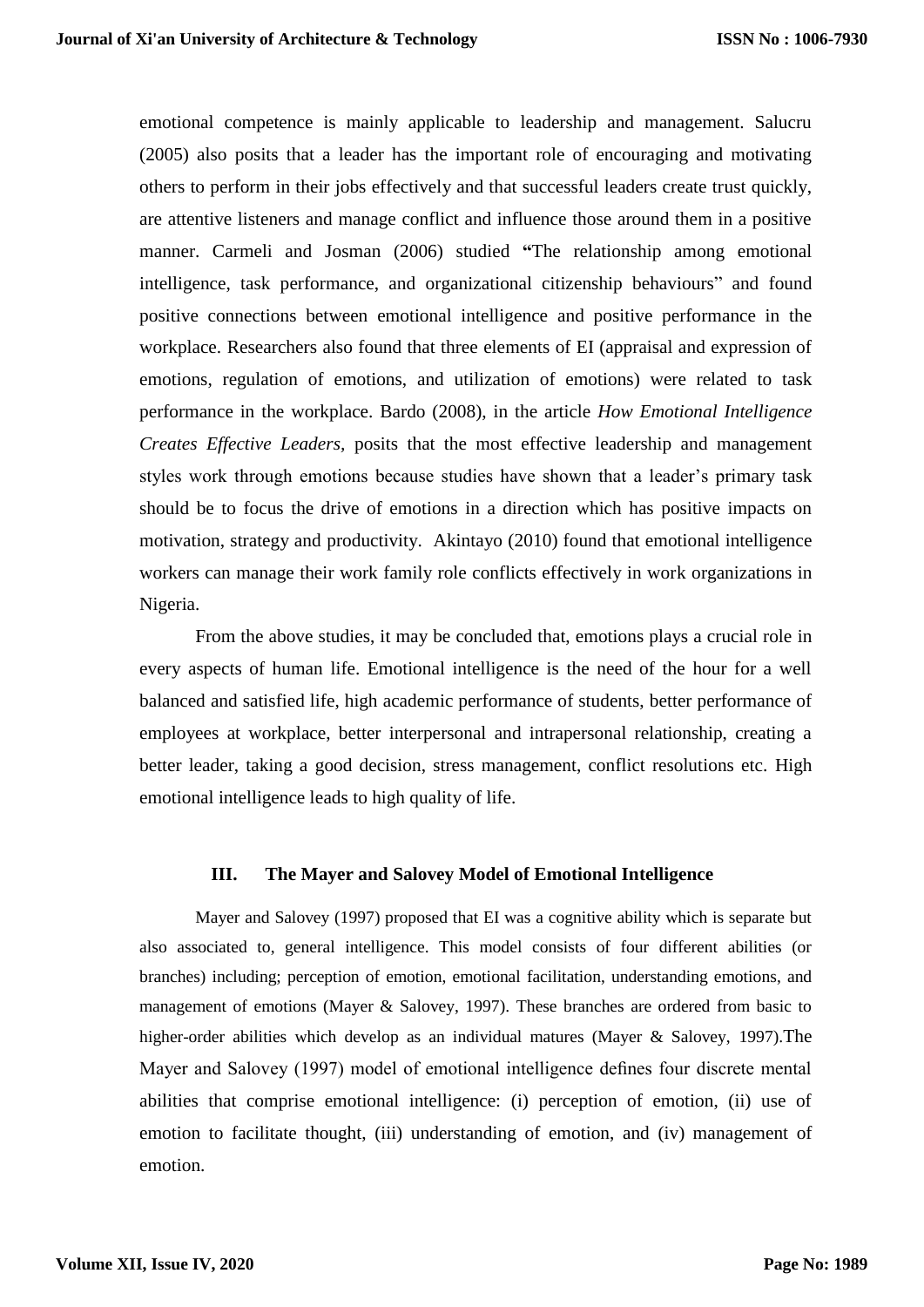**3.1** The first branch, **'Perception of emotion'** includes the ability to identify and differentiate emotions in the self and others. A basic aspect of this ability is identifying emotions accurately in physical states (including bodily expressions) and thoughts.

This ability enables one to identify emotions in other people, works of art, and objects using cues such as sound, appearance, color, language, and behavior. Finally, appropriately expressing emotions and related needs represents more complex problem solving on this branch.

**3.2** The second branch, **'Use of emotion to facilitate thinking'** refers to harnessing emotions to facilitate cognitive activities such as reasoning, problem solving, and interpersonal communication.

A basic aspect of this ability is using emotions to prioritize thinking by directing attention to important information about the environment or other people. More advanced skills involve generating vivid emotions to aid judgment and memory processes, and generating moods to facilitate the consideration of multiple perspectives.

**3.3** The third branch, '**Understanding and analyzing emotions'** includes comprehension of the language and meaning of emotions and an understanding of the antecedents of emotions.

Basic skill in this area includes labelling emotions with accurate language as well as recognizing similarities and differences between emotion labels and emotions themselves. Interpreting meanings and origins of emotions (e.g., sadness can result from a loss, joy can follow from attaining a goal) and understanding complex feelings such as simultaneous moods or emotions (feeling both interested and bored), or blends of feelings (e.g., contempt as a combination of disgust and anger) represent more advanced levels of understanding emotion. Recognizing transitions between emotions (e.g., sadness may lead to despair which may lead to devastation) is an especially sophisticated component of this branch.

**3.4** The fourth branch, **'Management of emotions'** includes the ability to prevent, reduce, enhance, or modify an emotional response in oneself and others, as well as the ability to experience a range of emotions while making decisions about the appropriateness or usefulness of an emotion in a given situation.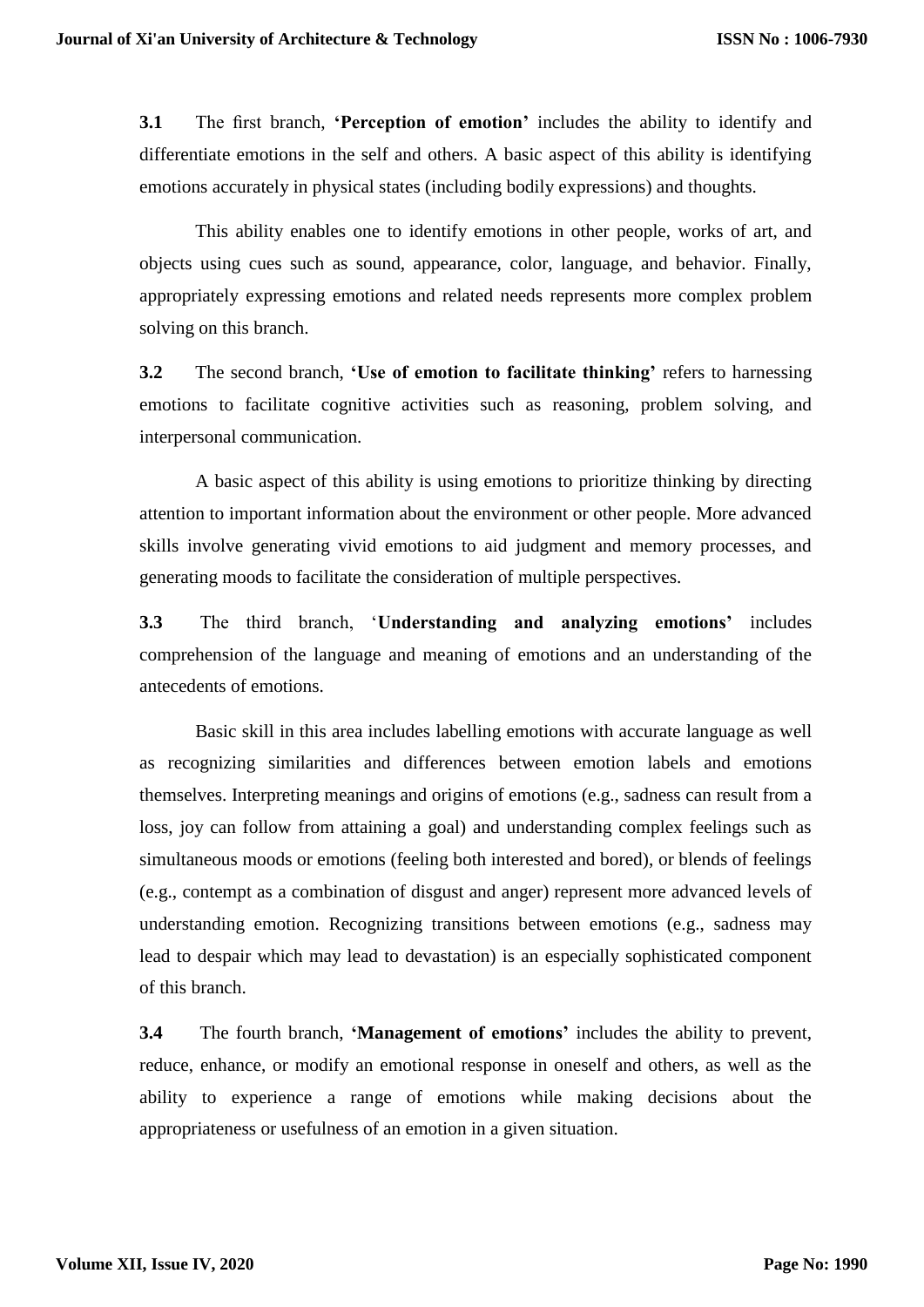Basic emotion regulation ability involves attending to and staying open to pleasant and unpleasant feelings, while more advanced ability involves engaging or detaching from an emotion depending on its perceived utility in a situation. Monitoring and reflecting on one's own emotions and those of others (e.g., processing whether the emotion is typical, acceptable, or influential) also represents more complex problem solving within this branch.



## Fig.1: **The Mayer and Salovey Model of Emotional Intelligence**

Source:<http://positivepsychology.org.uk/emotional-intelligence-mayer-salovey-theory/>

# **IV. Implication Mayer and Salovey Model of Emotional Intelligence on different aspects of life.**

Higher emotional intelligence is positively correlated with:-

1. Better social relations for children – Among children and teens, emotional intelligence positively correlates with good social interactions, relationships and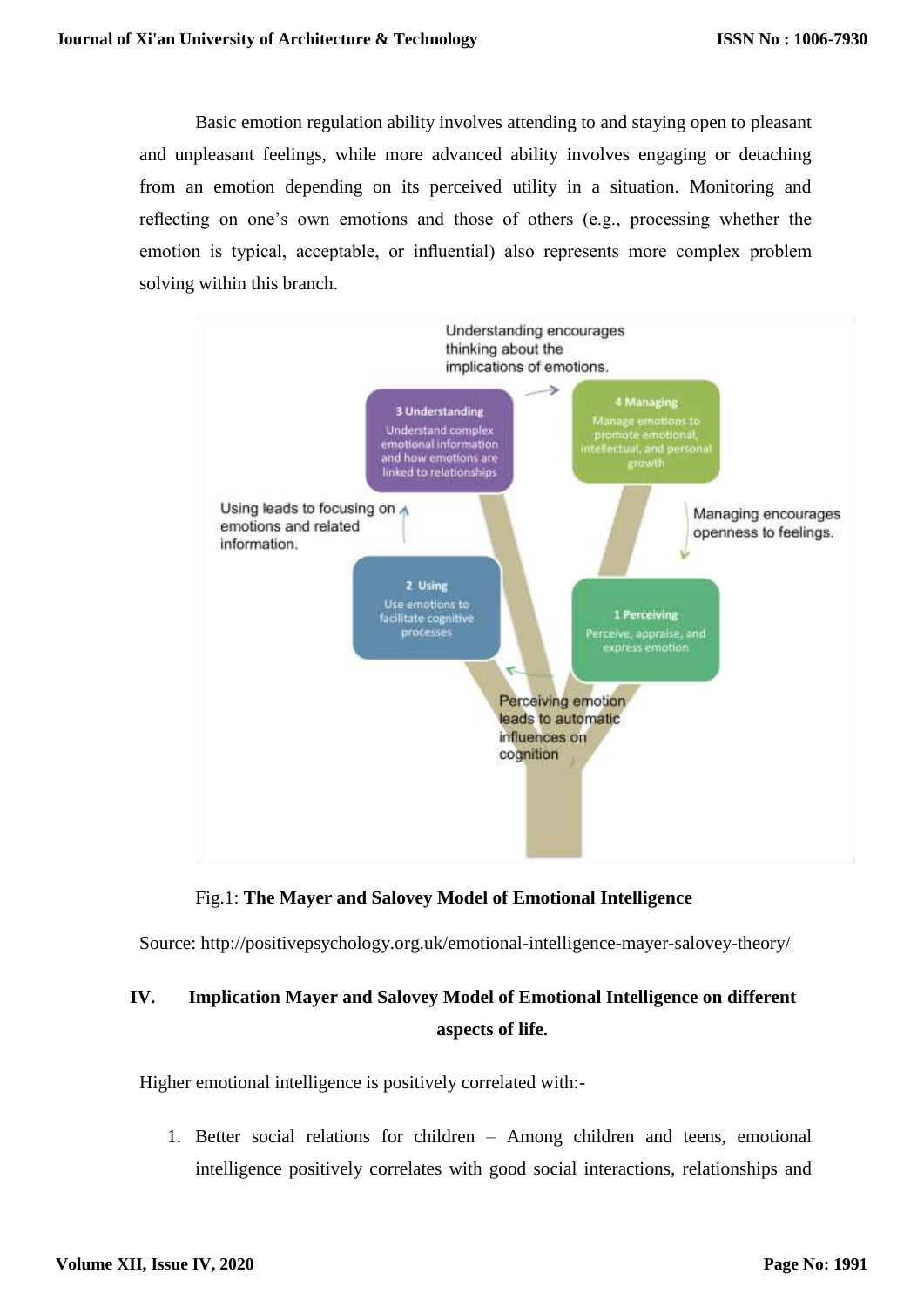negatively correlates with deviance from social norms, anti-social behavior measured both in and out of school as reported by children themselves, their own family members as well as their teachers.

- 2. Better social relations for adults High emotional intelligence among adults is correlated with better self-perception of social ability and more successful interpersonal relationships while less interpersonal aggression and problems.
- 3. Highly emotionally intelligent individuals are perceived more positively by others – Other individuals perceive those with high EI to be more pleasant, socially skilled and empathic to be around.
- 4. Better family and intimate relationships High EI is correlated with better relationships with the family and intimate partners on many aspects.
- 5. Better academic achievement Emotional intelligence is correlated with greater achievement in academics as reported by teachers but generally not higher grades once the factor of IQ is taken into account.
- 6. Better social relations during work performance and in negotiations Higher emotional intelligence is correlated with better social dynamics at work as well as better negotiating ability.
- 7. Better psychological well-being Emotional intelligence is positively correlated with higher [life satisfaction,](https://en.wikipedia.org/wiki/Life_satisfaction) self-esteem and lower levels of insecurity or depression. It is also negatively correlated with poor health choices and behavior.
- 8. Allows for self-compassion Emotionally intelligent individuals are more likely to have a better understanding of themselves and to make conscious decisions based on emotion and rationale combined. Overall, it leads a person to [self](https://en.wikipedia.org/wiki/Self-actualization)[actualization.](https://en.wikipedia.org/wiki/Self-actualization)

### **Conclusion**

Emotional Intelligence unites emotions into thought which help us for balancing our emotions and taking wise decisions in any situation. By understanding other people's emotions and motives, it help us to relate well and cooperate with others in the workplace It encourages us to maintain satisfying personal relationships by managing and balancing our emotions. We respond to others with empathy and compassion. We resolve conflict more easily. Thus emotional intelligence is essential to live a well [balanced lifestyle](https://www.essentiallifeskills.net/wellbalancedlife.html) by personal and emotion management.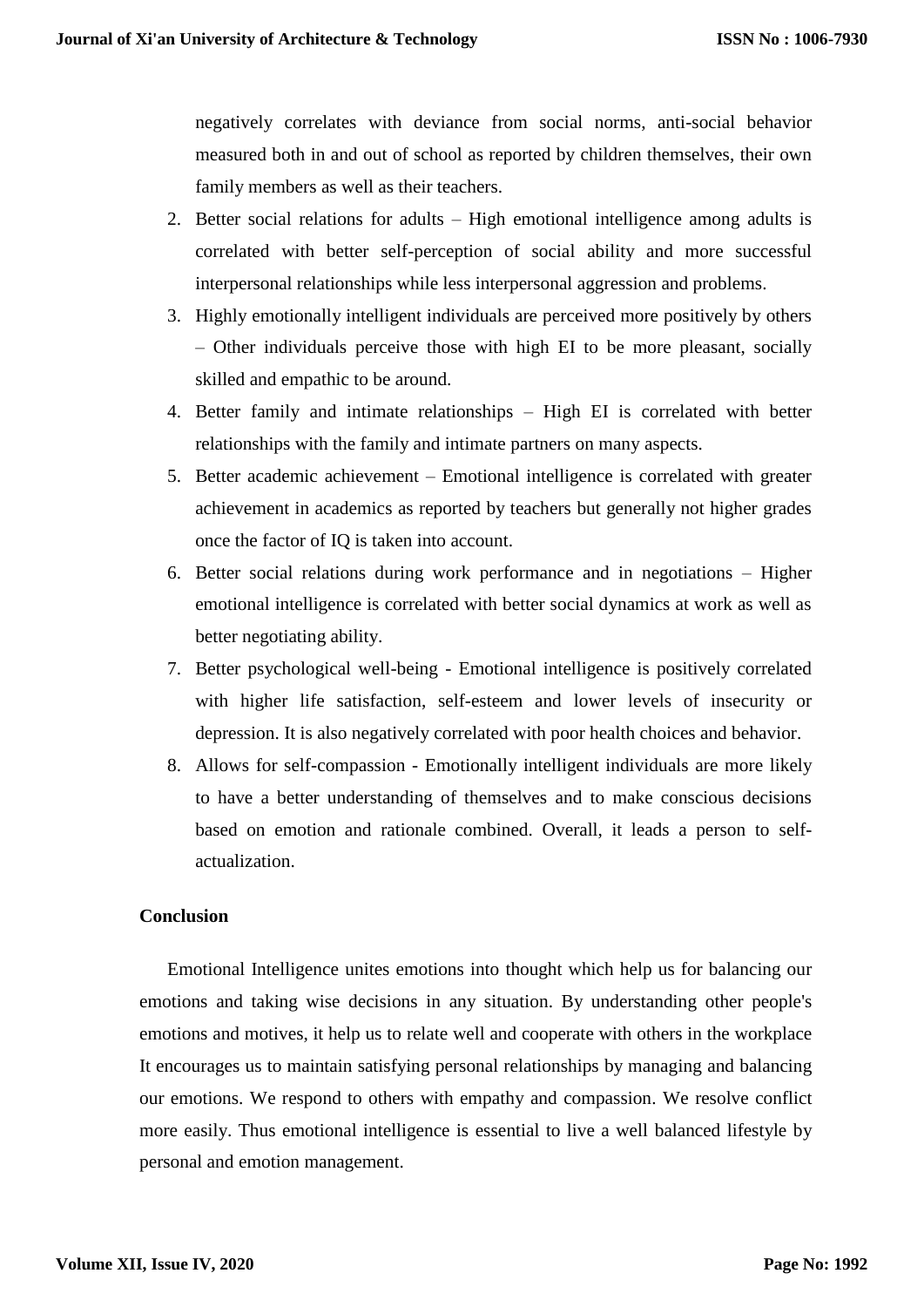## **REFERENCES:-**

- 1. Ahuja, (2017). *Emotional Intelligence – How Emotions Affect our Success in Life.*  Retrieved from: [http://positivethinkingblog.com/emotional-intelligence-how](http://positivethinkingblog.com/emotional-intelligence-how-emotions-affect-our-success-in-life)[emotions-affect-our-success-in-life.](http://positivethinkingblog.com/emotional-intelligence-how-emotions-affect-our-success-in-life)
- 2. Akintayo, D. I. (2010). Work-family conflict and organization commitment among industrial workers in Nigeria. *Journal of Psychology and counseling*, *2*(1), 1-8.
- 3. Anjum, A. & Swathi, P (2017). A Study on the Impact Emotional Intelligence on Quality of Life among Secondary School Teachers Ayesha International Journal of Psychology and Counseling. ISSN 2278-5833 Volume 7, Number 1 (2017), pp. 1- 13 © retrived from Research India Publications http://www.ripublication.com
- 4. Bardo, T. (2008). *How Emotional Intelligence Creates Effective Leaders.* Retrieved June 24, 2011, from*:* www.articlesbase.com.
- 5. Bhadouria, P. (2013). Role of Emotional Intelligence for Academic Achievement for Students. International Science Congress Association, Vol. 1(2), 8-12
- 6. Bhargava S, Baral R (2009) Work-life Balance Practices in India. Working Paper,IIT Bombay.
- 7. Brown FW, Bryant SE, Reilly MD (2005) Does emotional intelligence-as measured by the EQ-I influence transformational leadership and/or desirable outcomes? Leadership & Organization Development Journal 27: 330-351.
- 8. Carmel , A. ( 2003 ). The relationship between emotional intelligence and work attitudes, behaviour and outcomes: An examination among senior managers. Journal of Management Psychology,18 (8),788 – 813
- 9. Davies M, Stankov L, Roberts RD (1998) Emotional intelligence: In search of an elusive construct. Journal of Personality and Social Psychology 75: 989-1015.
- 10. Goleman, D. (1995). *Emotional intelligence*. Bantam Books: New York, USA.
- 11. Goleman, D. (1998*). Working with Emotional Intelligence.* Bantam Books: New York, USA.
- 12. Gupta, S. (2016). Emotional Intelligence and Work Life Balance of Employees in the Information Technology Industry. Arabian J Bus Manag Review 6: 201. doi:10.4172/2223-5833.1000201.
- 13. Johnson, S., Cooper, C., Cartwrght, S., Donald,I., Taylor,P. & Millet,C. 2005. The experience of work-related stress across occupations. Journal of Managerial Psychology, 20 (1/2), 178-187.